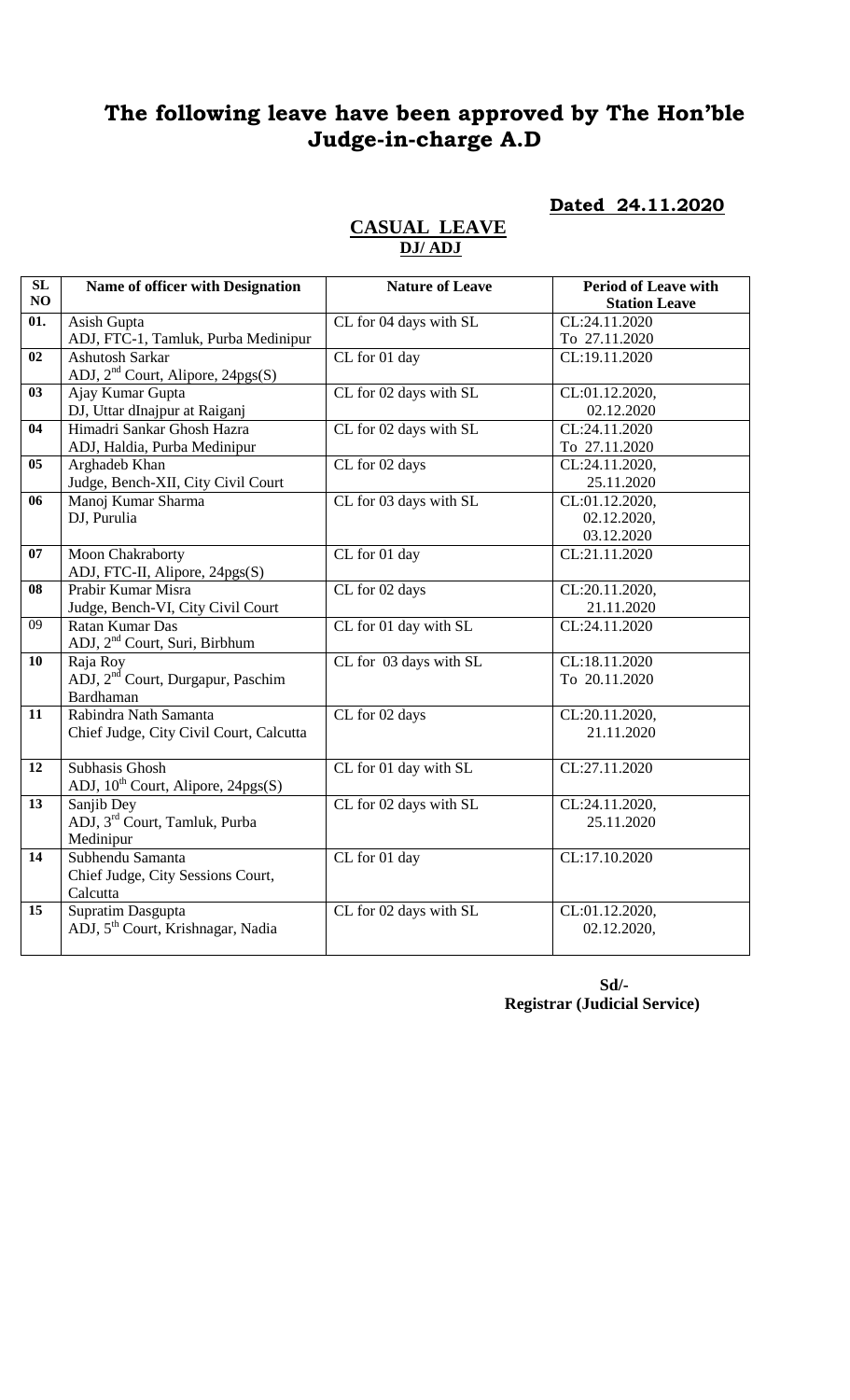### **The following leave have been approved by the Hon'ble Judgein-Charge A.D.**

# **DJ/ ADJ**

| <b>SL NO</b> | Name of officer with<br><b>Designation</b>                                           | <b>Nature of Leave</b>        | <b>Period of Leave with</b><br><b>Station Leave</b> |
|--------------|--------------------------------------------------------------------------------------|-------------------------------|-----------------------------------------------------|
| 01.          | Sri Gopal Kishor Sinha<br>ADJ, 7 <sup>th</sup> Court, Alipore, South<br>24- Parganas | Earned Leave for 01 day       | On 21.10.2020                                       |
| 02.          | Sri Sourav Bhattacharya<br>Judge Commercial Court,<br>Asansol, Paschim Bardhaman     | Earned Leave for 06 days      | From 15.10.2020 to<br>20.10.2020                    |
| 03.          | Sri Ratan Kumar Das, ADJ, 2 <sup>nd</sup><br>Court,<br>Suri Birbhum                  | Commuted Leave for 04<br>days | From 14.05.2018 to<br>17.05.2018                    |

# **ADJ, FTC/ CJ(SD)**

| <b>SL NO</b> | Name of officer with<br><b>Designation</b>                      | <b>Nature of Leave</b>   | <b>Period of Leave with</b><br><b>Station Leave</b> |
|--------------|-----------------------------------------------------------------|--------------------------|-----------------------------------------------------|
| 04           | Sri Souvik De<br>$CJ(SD)$ , $2nd$ Court, Barasat, 24 Pgs<br>(N) | Earned Leave for 03 days | From 19.10.2020 to 21.10.2020                       |

# **JM**

| <b>SL NO</b> | Name of officer with<br><b>Designation</b>                                     | <b>Nature of Leave</b>           | <b>Period of Leave with</b><br><b>Station Leave</b> |
|--------------|--------------------------------------------------------------------------------|----------------------------------|-----------------------------------------------------|
| 05.          | Smt. Bejoyita De, JM, 3 <sup>rd</sup> Court,<br>Diamond Harbour, South 24 Pgs. | Earned Leave for 10 days         | From 02.11.2020 to<br>11.11.2020                    |
| 06           | Smt. Rinjee Doma Lama<br>MM, 13 <sup>th</sup> Court, Calcutta                  | Child care leave for 209<br>days | From 18.03.2020 to<br>12.10.2020                    |

Sd/-  **Registrar (Judicial Service)**